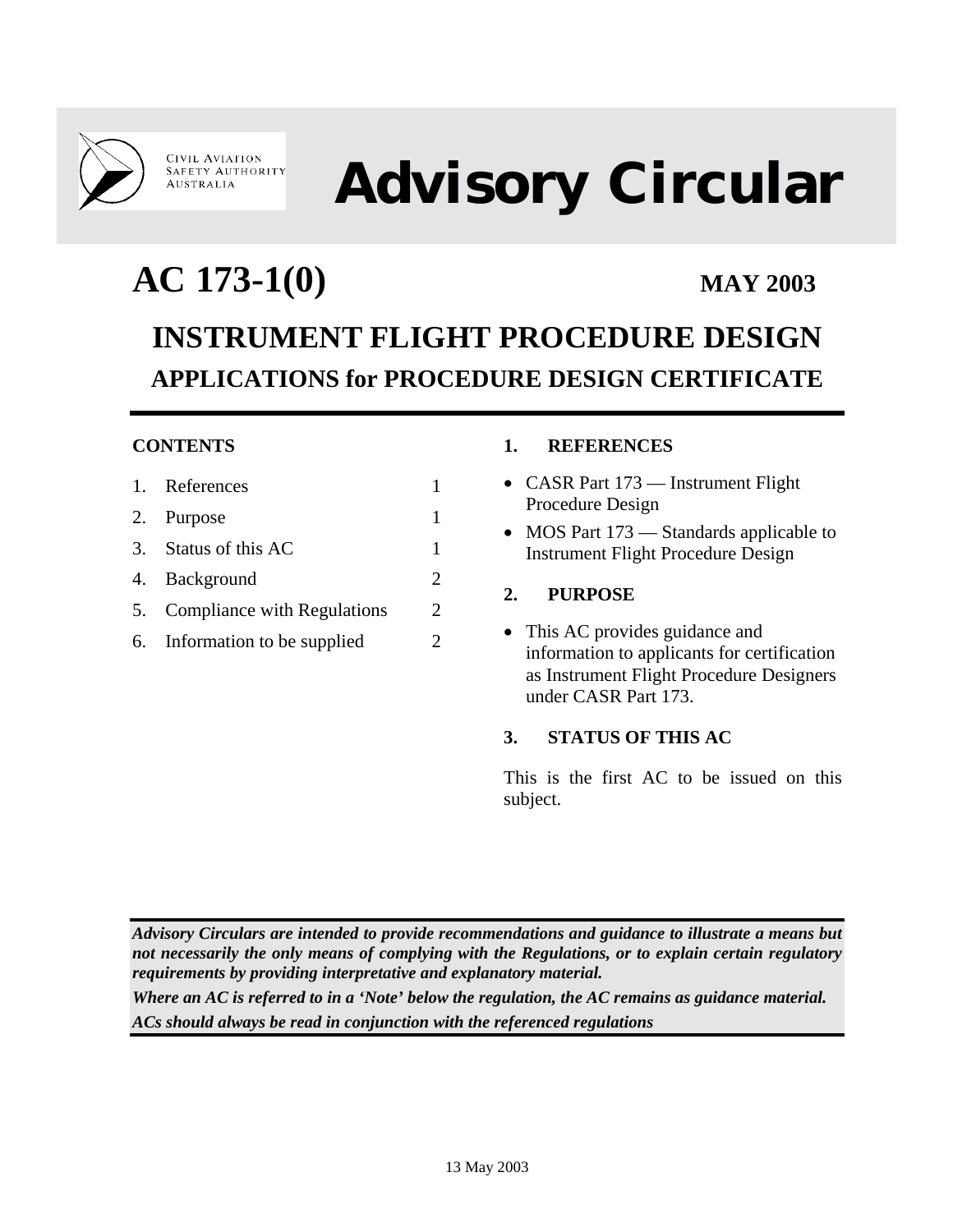#### **4. BACKGROUND**

**4.1** The applicant for a certificate under CASR Part 173 is required to supply sufficient information to CASA to permit an application to be properly considered.

**4.2** This AC sets out the information that will normally be expected to be provided in support of an application.

#### **5. COMPLIANCE WITH REGULATIONS**

The applications must adequately address all relevant requirements of CASR Part 173, and in particular should specifically detail the manner in which the applicant will comply with the following regulations:

| 173.045 (c) (i)  | Types of Procedure to be designed  |
|------------------|------------------------------------|
| 173.075, 173.250 | <b>Operations Manual</b>           |
| 173.090          | Verification                       |
| 173.095          | Validation                         |
| 173.110          | Maintenance                        |
| 173.115          | Facilities                         |
| 173.120          | Organisation                       |
| 173.125          | Personnel                          |
| 173.135          | <b>Chief Designer</b>              |
| 173.140          | Training and Checking Program      |
| 173.145          | <b>Safety Management System</b>    |
| 173.155          | Documents and records              |
| 173.160          | Document and record control system |

#### **6. INFORMATION TO BE SUPPLIED**

#### **6.1 General**

An application shall include:

- Applicant's name
- Corporate structure and executive personnel
- Place of Business
- Summary of relevant experience
- Details of organisational structure
- Experience and qualifications of key personnel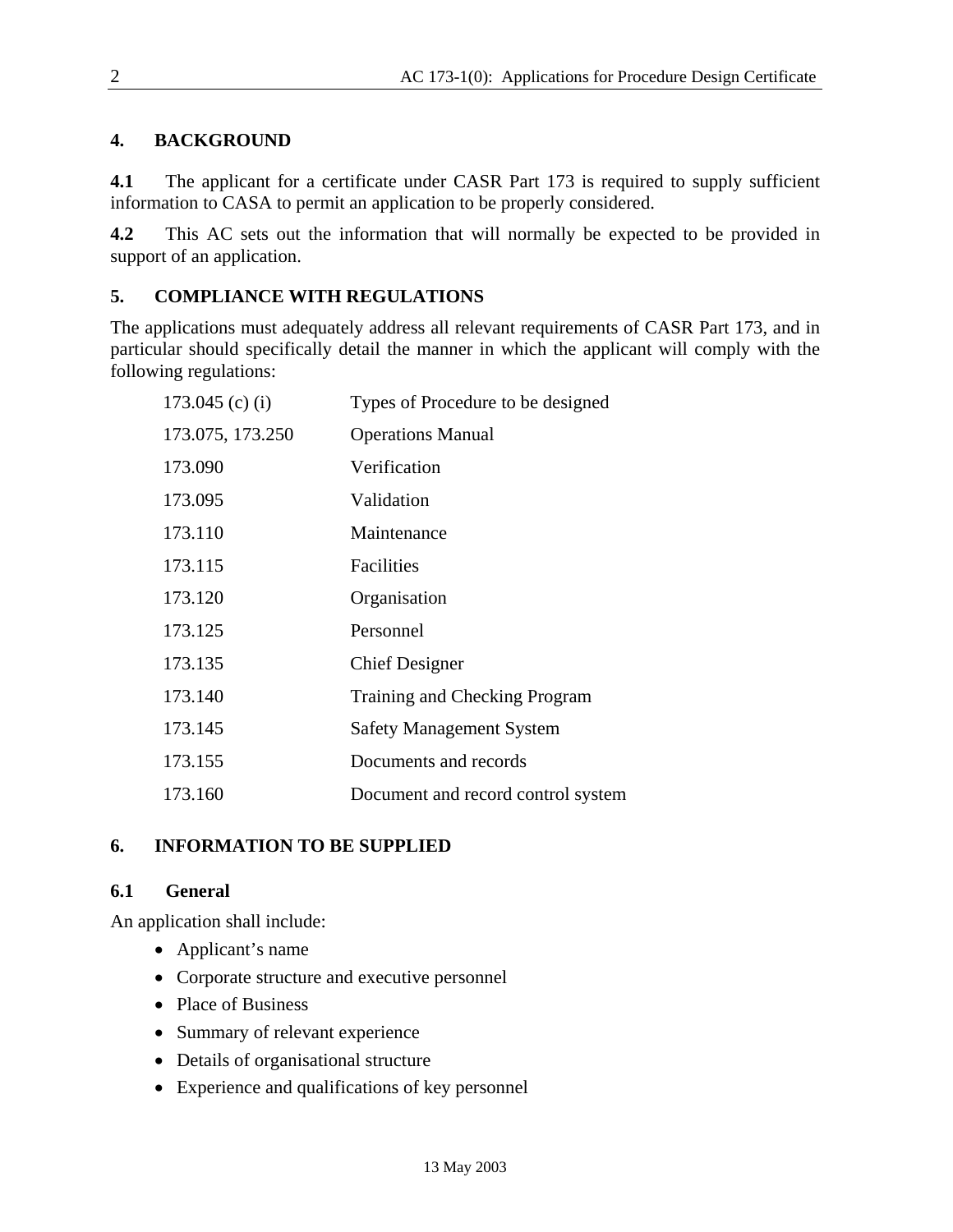#### **6.2 Financial capacity**

CASA may ask an applicant to provide evidence as to the applicant's financial standing and financial capacity.

#### **6.3 Insurance**

An applicant must supply details of the liability insurance cover that the applicant has or intends to obtain. An applicant who does not have adequate liability insurance provision may be considered by CASA as unlikely to be a viable commercial organisation, and therefore not an appropriate person to hold a certificate under CASR Part 173.

#### **6.4 Operations manual**

A complete operations manual is to be submitted for approval in accordance with the CASR Part 173 Manual of Standards (MOS).

#### **6.5 Type of procedure**

**6.5.1** The application shall state the types of procedure (refer CASR Part 173 MOS paragraph 6.1.1) that the designer proposes to design.

**6.5.2** Approval to design procedures of a particular type should be supported by evidence of adequate relevant design experience.

#### **6.6 Environment**

**6.6.1** The manner in which it is proposed to satisfy the requirements of the *Civil Aviation Act 1988* in regard to the design of procedures must be fully detailed.

**6.6.2** It is acceptable to contract to another organisation for the provision of environmental analysis, but the applicant must provide full details of these arrangements and the procedures to be used by the contracted organisation.

#### **6.7 Verification**

Standard operating procedures, including checklists, forms and record keeping procedures should be appropriately detailed in the company operating manual.

#### **6.8 Organisation**

The operations manual must contain details of the designer's organisational structure. Details of the duties, responsibilities, and authority of each relevant position in the organisation must be provided. The organisational structure should identify that positions are permanent, parttime, contracted, or casual.

#### **6.9 Personnel**

The qualifications and experience of all design staff should be included. Where appropriate, or where personnel are not identified, job descriptions and/or selection criteria may be used to support the application.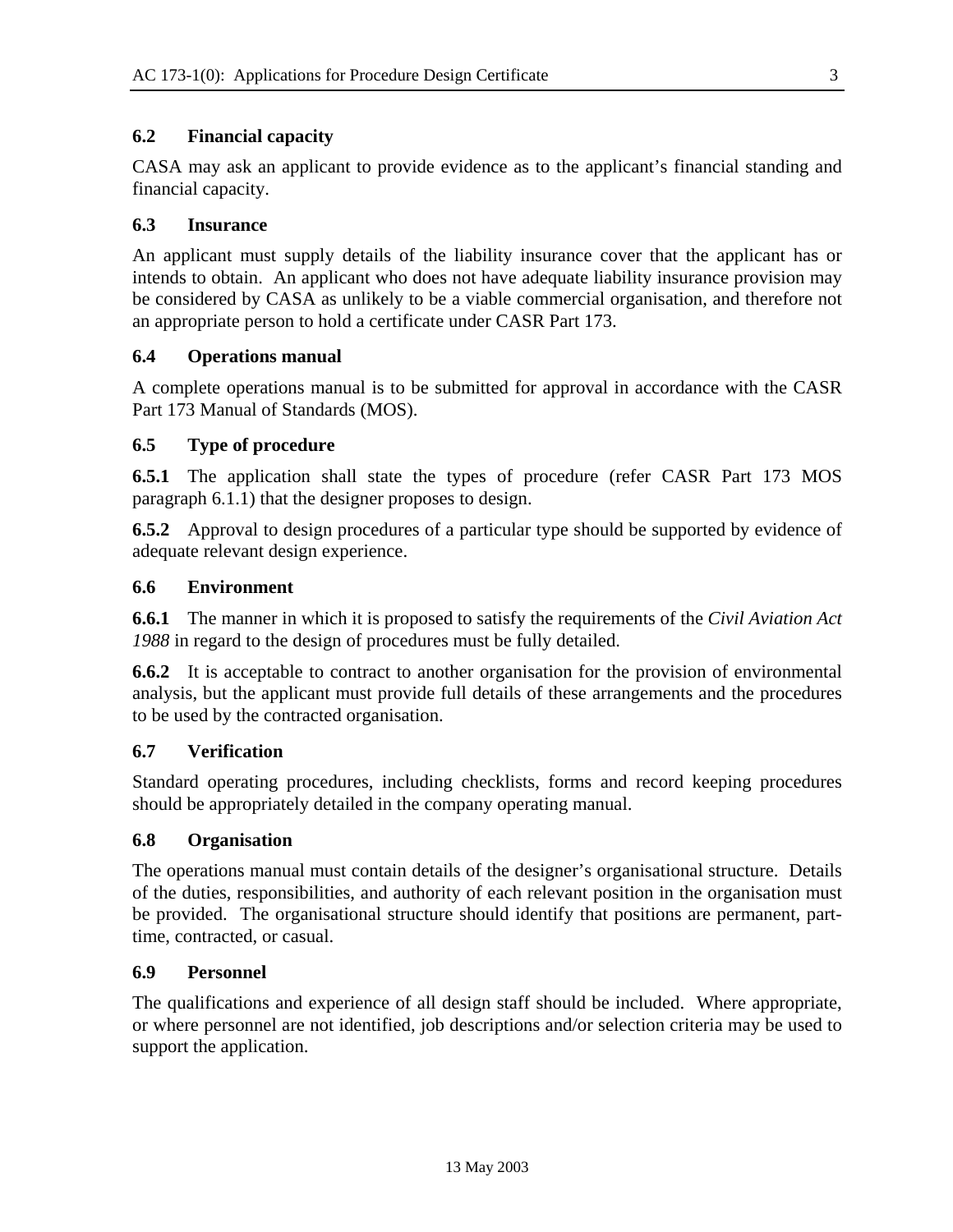#### **6.10 Chief Designer**

An application will not be considered unless the applicant nominates a person as Chief Designer. The nominee must be able to satisfy the requirements for Chief Designer. See AC173-02 *Approval of the Appointment of a Chief Designer* for information/guidance on CASA's assessment of these requirements. An application will be accepted prior to the approval of the Chief Designer, but a certificate will not be issued until the Chief Designer has been approved.

#### **6.11 Resources**

An applicant must provide sufficient detail of accommodation, equipment and other resources that are available to the designer to demonstrate that adequate resources are available which will permit the designer to carry out design work.

#### **6.12 Training And Checking Program**

**6.12.1** An applicant shall demonstrate that a suitable training and checking program is contained in the company operations manual, and that procedures are in place to effectively implement and monitor that program.

**6.12.2** The program must ensure that staff proficiency is formally assessed at appropriate intervals, and that adequate training is provided to ensure knowledge and skills in current and new procedures. Procedures must provide for records to be kept of checks completed, the results achieved and any remedial action or additional training provided to address any deficiency.

**6.12.3** In the case of Chief Designers, suitable procedures shall be provided to ensure that the Chief Designer is able to maintain adequate skills and knowledge.

#### **6.13 Safety Management System**

A safety management system is required as an integral part of the designer's operations. Guidance for the preparation of a safety management system is available on the CASA website at [www.casa.gov.au](http://www.casa.gov.au/) under Aviation Safety Management resources.

#### **6.14 Examples of product**

**6.14.1** An applicant shall provide for examination by CASA at least two complete designs of each type of procedure that the applicant intends to design. Examples shall include full documentation, including data, maps, computation sheets and finished charts in the format required for publication.

**6.14.2** Samples of designs may include designs carried out in the normal course of the designer's business at locations outside Australia, provided those examples are representative of work by current staff, and are designed to PANS-OPS criteria.

**6.14.3** Where examples of previously completed work are not available the applicant should consult with CASA before preparing sample designs, to ensure that the proposed sample designs will be acceptable.